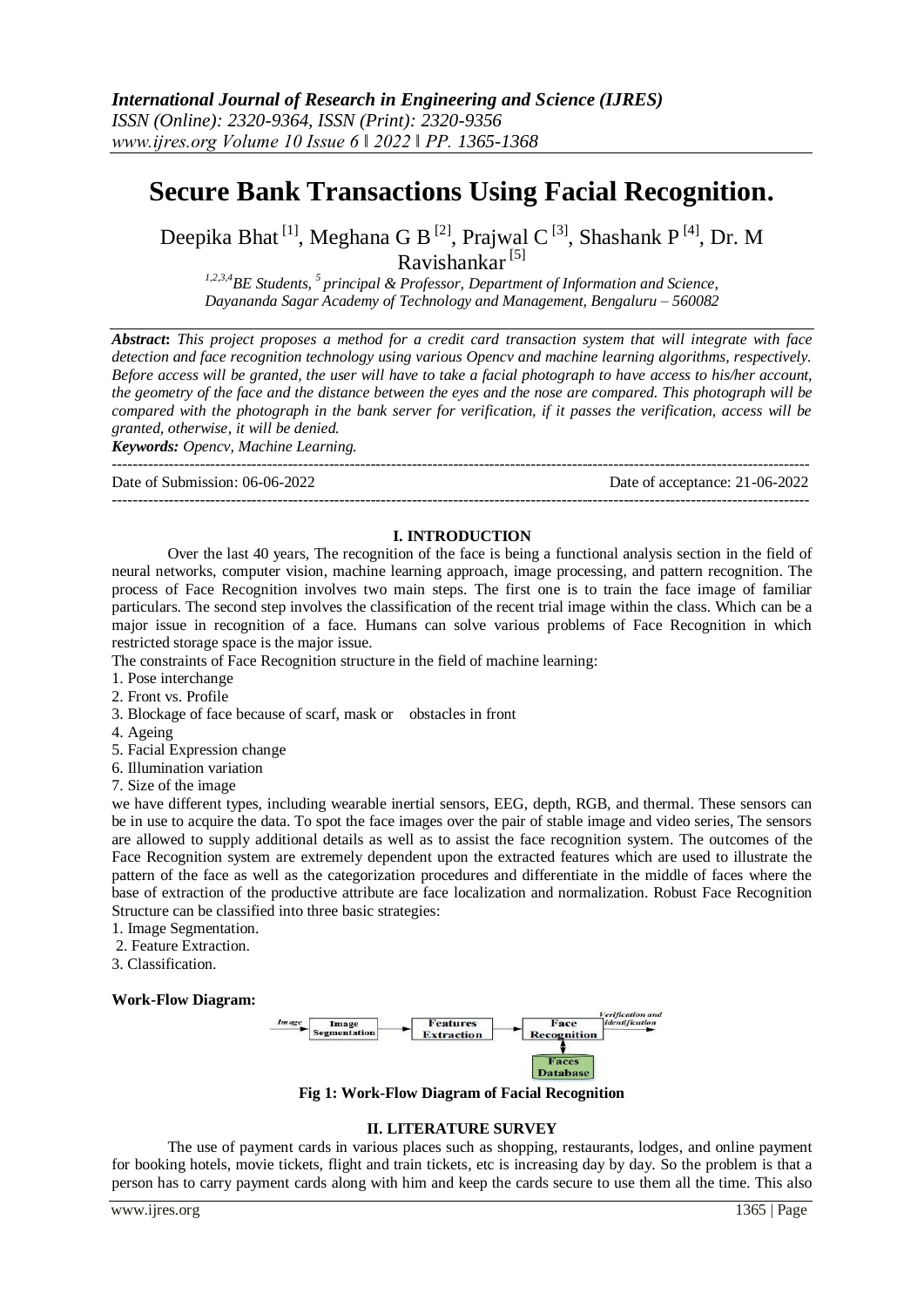lacked security. In the present work, biometric face recognition payments are used in all kinds of payments. The face recognition payment system is safe, secure, and even easy to use. A general design of an online payment system using face recognition is proposed. Authors Gittipat Jetsiktaand t, Sasipa Panthuwadeethorn in [1] have explained the concern for face recognition Popularity of online transactions in the half-past decade leads to the leak of user information. Security of transaction processes can be hacked more easily due to advanced technologies. Biometric verification is considered a key to enhancing security problems. In this paper, the new process with face matching verification is proposed to improve the security of the online payment system. The simulation of the online payment process is also created then the performance of the new proposed process is evaluated. The experimental results show that the new proposed process with face matching verification can increase security as well as improve the usability, capability, and user satisfaction of the online transaction process. Authors John Richard D. Kho, and Larry A. Vea in their work[2] titled Credit Card Fraud Detection Based on Transaction Behavior explains fraud detection. The proliferation of the EMV (EuropayMasterCard-VISA) chip card design in the credit card business may resolve the problem proposed by the old Magnetic stripe card technology. Several classifiers were evaluated during the model creation however only the Random Tree and J48 yielded the highest accuracy value of 94.32% and 93.50% respectively. J48 is more fit in understanding the transaction logs data YOLO9000 Better, Faster, Stronger. Authors Abhinav Podil, Chi Zhang, and Viktor Prasanna in [3] briefed Fast and Efficient Implementation of Convolutional Neural Networks This paper proposes a deep convolutional neural network architecture code-named Inception, for classification and detection in the Image Net Large Scale Visual Recognition Challenge 2014 (ILSVRC14). We need to go deeper into an internet meme. Network-in-Network approach is applied to the convolutional layers to increase the representational power of neural networks. The method could be viewed as additional 11 convolutional layers followed typically by the rectified linear activation. The most convincing way of improving the performance of deep neural networks is by increasing their size. The number of units at each level. Authors: Nusrat Mubin Ara, Md. Saiful Islam in [4] explained Convolutional Neural Network Approach for Vision-Based Student Recognition System Computers are now too smart to interact with humans in different approaches. This interaction will be more acceptable for both humans and computers if it is based on the recognition process. In this article, the author's concern is to integrate and develop a student recognition system using existing algorithms. Among various face recognition methods, here author uses a deep learning-based face recognition method. After building the system, a resultant performance is also shown in this article. Face recognition with deep neural networks or convolutional neural networks is a very popular technique today. This method gives higher accuracy and precision comparing the previous methods. This method is used in Facebook's DeepFace and Google's FaceNet. Authors: Abir Fathalla, Gary Thung, and Ali Douai in [5] delineated Facial Expression Recognition via Deep Learning Interaction Human-Machine (IHM) has long confined research to develop techniques based on the use of triplet screen-keyboard-mouse. Today, it is moving towards new paradigms: the user must be able to evolve unimpeded in its natural environment; fingers, hands, face, or familiar objects are seen as many devices input or output. That is why they rely on artificial perception techniques, including computer vision. IHM is a rapidly evolving discipline. Future generations of human-machine environments will become multimodal integrating new information, from the consideration of the dynamic behavior, speech, and/or facial expressions, so as to make the use of machines the most intuitive and natural as possible. The face is the most expressive and communicative part of a human being it represents a major focus in current research concerning the improvement of IHM for establishing a dialogue between the two entities. Facial expression is a visible manifestation of a face from the state of mind (emotion, reflection), cognitive activity, physiological (fatigue, pain), personality, and psychopathology of a person. Emotion recognition consists in associating an emotion to a face image. . Facial expression recognition usually employs a three-stage training consisting of face Acquisition, facial feature extraction, and classifier construction.

## **III. PROPOSED SOLUTION**

In the proposed system we are using the face authentication method to avoid fraud. We enter the card details and when we go on the payment option, there we need to scan the face for the payment to be successful. In case the face doesn't match then the payment won't be successful and in this way, we can avoid the fraud detection only the owner will be able to use. And in the future, we can use also use biometrics for the payment mode. This system is expected to provide a higher level of authentication (multifactor authentication) which will bring unauthorized access to the barest minimum. Before access will be granted, the user will have to take a facial photograph to have access to his/her account, the geometry of the face and the distance between the eyes and the nose are compared. This photograph will be compared with the photograph in the bank server for verification, if it passes the verification, access will be granted, otherwise, it will be denied.

The main purpose of the project is Facial recognition. Where the system captures the photo of the user and checks whether the photo matches against the photo in the database if it matches the transaction is allowed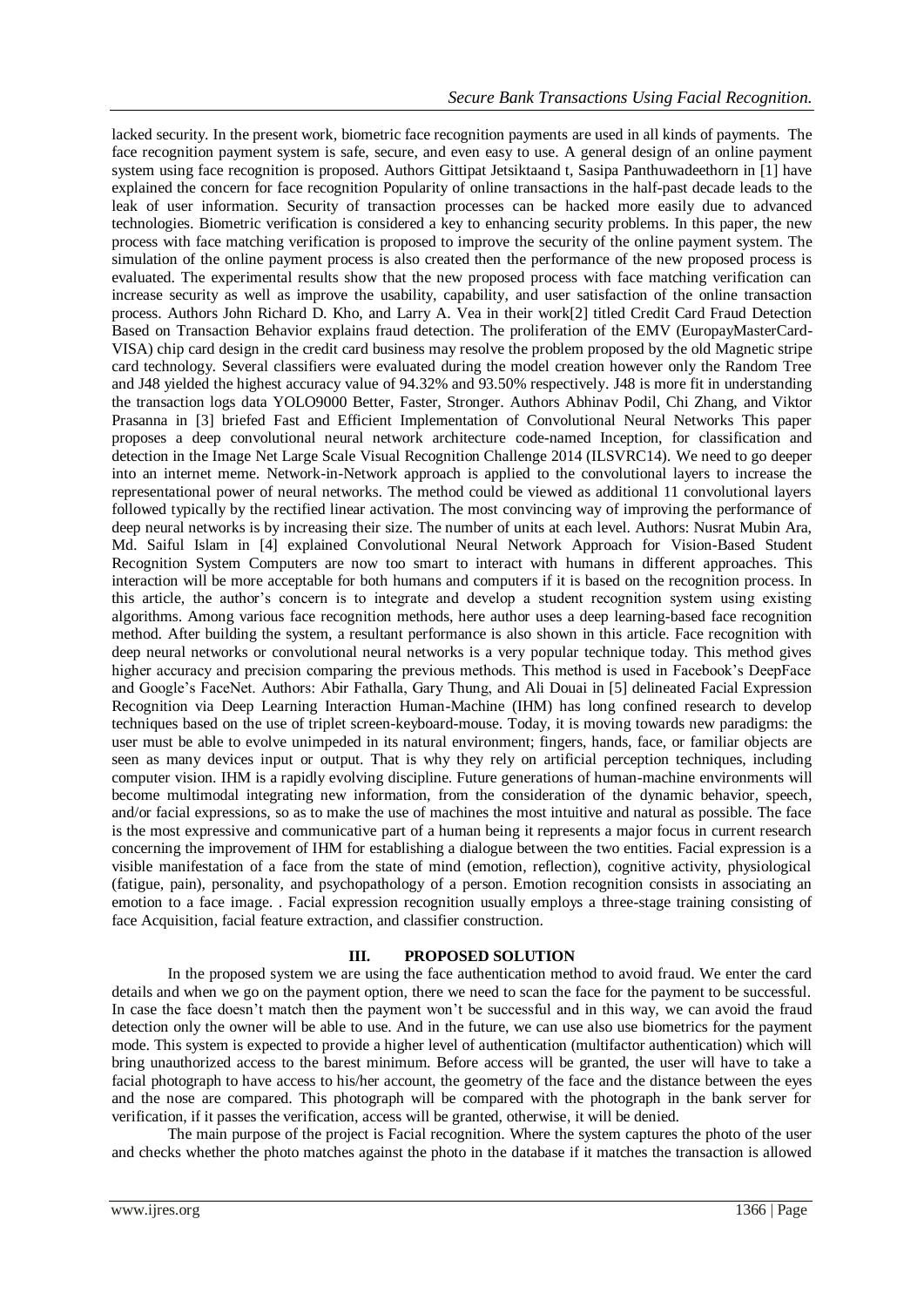else it is declined. The process of facial recognition involves a lot more work behind the system where many algorithms are involved to recognize a face. The three main steps in the system are

- Face detection
- Feature extraction
- Face recognition

**Face Detection**- Face Detection is the essential step for face recognition. It is used to detect faces in real-time for surveillance and tracking of persons or objects. It is widely used in cameras to identify multiple appearances in the frame Ex- Mobile cameras and DSLRs. Facebook is also using the same approach which is a face detection algorithm to detect faces in the images and identify them.

**Feature Extraction**- Feature extraction is the next step in face recognition which helps in extracting the required features for the further detection and authorization process in which, a basic set of the raw data or information is divided and segregated into more manageable groups. The most important objective of these huge data sets has a large number of variables. These variables required a lot of computing resources to process. These features are easy to process, but it is able to explain the actual trained data set with accuracy and originality.

**Face Recognition**- Face Recognition performs comparing of the face over one or more trained faces in a trained dataset. This is the final step of the process. The project was implemented using the Local binary pattern algorithm. Here the actual matching of the face takes place against the photo in the database. After this step, we get the final result, whether the system found a matching face in the database.

**Process of Facial Recognition System**- Face detection work to detect multiple faces in an image. First, the image is extracted by providing the destination of the image. That picture is converted from RGB to Grayscale because it is easy to detect faces in the grayscale using cv2. After that, image manipulation was used, in which the resizing, cropping, blurring, and sharpening of the images were done if needed. The next process is image segmentation, which is used for contour identification of the multiple objects in a single picture so that the classifier can quickly identify the objects and faces in the image.

**Haar Cascade-** It is an object detection algorithm. A Haar Cascade is largely a classifier that is oriented to observe the thing that it's been trained for, from the supply. The Haar Cascade is by super-imposing the positive image over a collection of negative images. The training is mostly done on a server and on numerous phases. Higher results are obtained by victimization top-quality pictures and by increasing the number of stages that the classifier is trained. The further step is to use the Haar-Like features algorithm, which is proposed by Viola and Jones for face detection. This algorithm is used for finding the location of the human faces in a frame or image. All human faces shares some universal properties of the human face like the eyes region is darker than its neighbor pixels and the nose region is brighter than the eye region. The haar-like algorithm is also used for feature selection or feature extraction for an object in an image, with the help of edge detection, line detection, and center detection for detecting eyes, nose, mouth, etc. in the picture.

**Local Binary Patterns Histogram-** It was first described in 1994 (LBP) and has since been found to be a powerful feature for texture classification. Using the Local Binary Pattern combined with histograms can represent the face images with a simple data vector. The first computational process of the LBPH is to generate an intermediate picture that describes the actual image in an accurate way, by highlighting the facial characteristics. The algorithm uses a concept of a sliding window, based on the parameters of the face and neighbors.



Now using the image generated in the last step can use the Grid X and Grid Y parameters to divide the image into multiple grids, as can be seen in the following image.